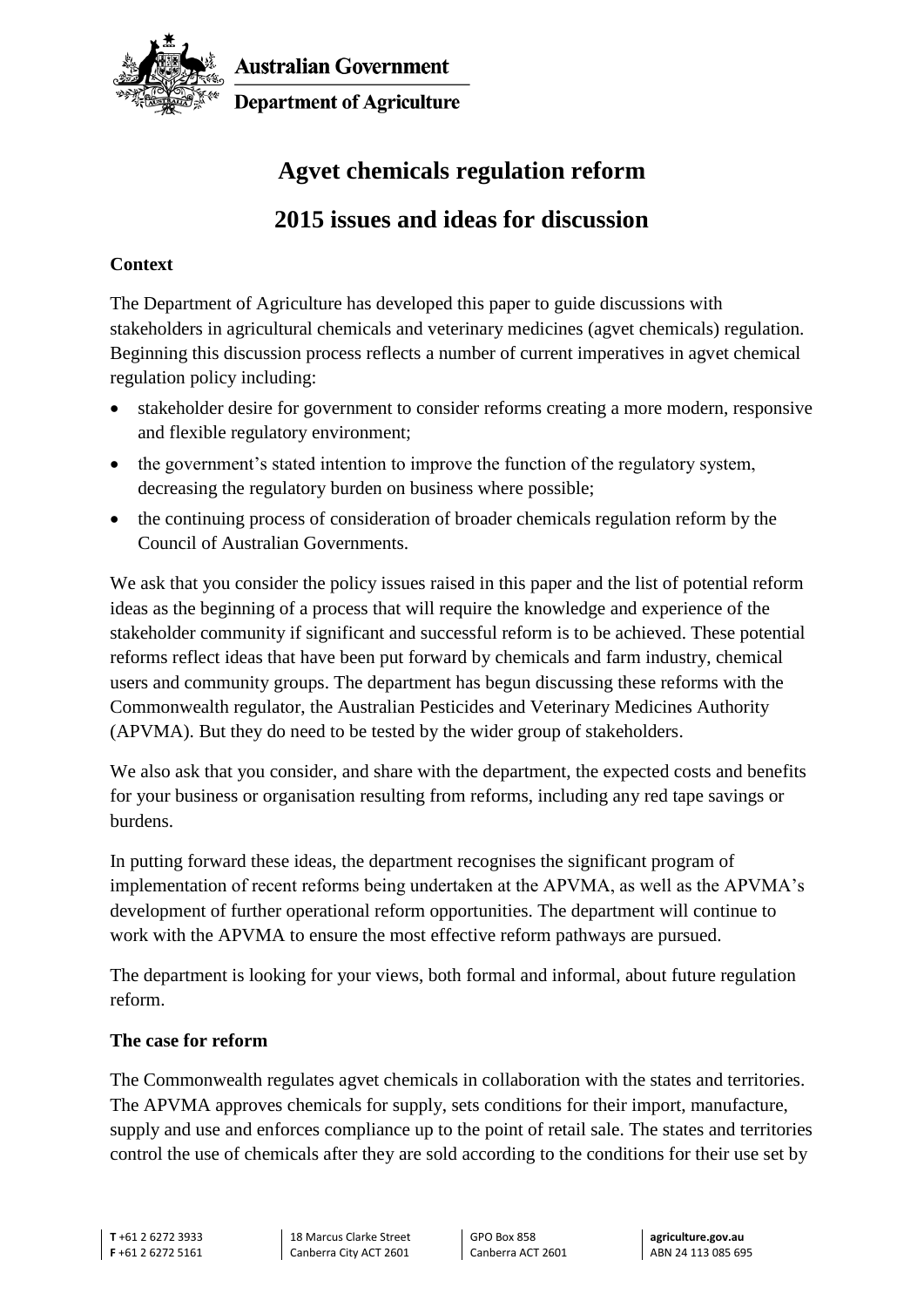the APVMA while the APVMA ensures the chemicals that are sold meet appropriate standards.

This model emphasises pre-market assessment to manage chemical risk through a detailed examination of data provided by a prospective supplier and by prescribing conditions for using the chemical. The approach relies on the willingness of prospective suppliers to meet regulatory requirements that may be unique to Australia. The system depends on effective monitoring of chemical suppliers by the APVMA and control of chemical use by the states and territories.

Chemical manufacturing, agricultural production and consumer demands have changed a great deal since the establishment of the agvet chemical regulation system in the 1980s. While fit for purpose when it was designed, the regulatory system has not kept pace with this change. The system continues to provide for the safe use of agvet chemicals, but parts of the system impose unnecessary costs that do not deliver additional benefits in risk management.

Over the last 30 years there have been significant changes to the environment for agvet chemicals regulation:

- State and territory governments have far less capacity to monitor and enforce compliance.
- The manufacture and supply of chemicals was once done mostly by domestic formulators with a small range of chemical products. The market is now dominated by a few global companies, only one of which is Australian. Generic imports from China and India are prominent in a market with a greater number of products.
- Agricultural supply chains are now more vertically integrated and produce markets are more concentrated. Increased effort and expertise on quality assurance in supply chains means producers are increasingly expected to proactively manage chemical risk.
- Agricultural production is more diverse and specialised. Consumers want a greater variety of food and are concerned about the source and quality of the food they are consuming.
- The continuing challenge of pests and weeds developing resistance to existing chemicals requires the ongoing rollout of new chemical modes of action. Biosecurity and sustainability concerns drive demand for new tools to address weeds and pests.
- Increased exposure to global competition, steady terms of trade and slowing productivity growth have increased pressure on agrifood producers to reduce input costs and introduce new chemical technologies.
- The fast moving consumer chemicals sector has become even faster. This sector has different characteristics, risks and needs from the agricultural chemicals sector.

These changes mean chemical users are seeking faster access to newer, more effective and safer chemicals. Chemical companies want more predictable, transparent and lower cost regulation. The requirement to ensure chemicals can be used safely remains. Any opportunities to more efficiently deliver and/or improve safety outcomes should be explored.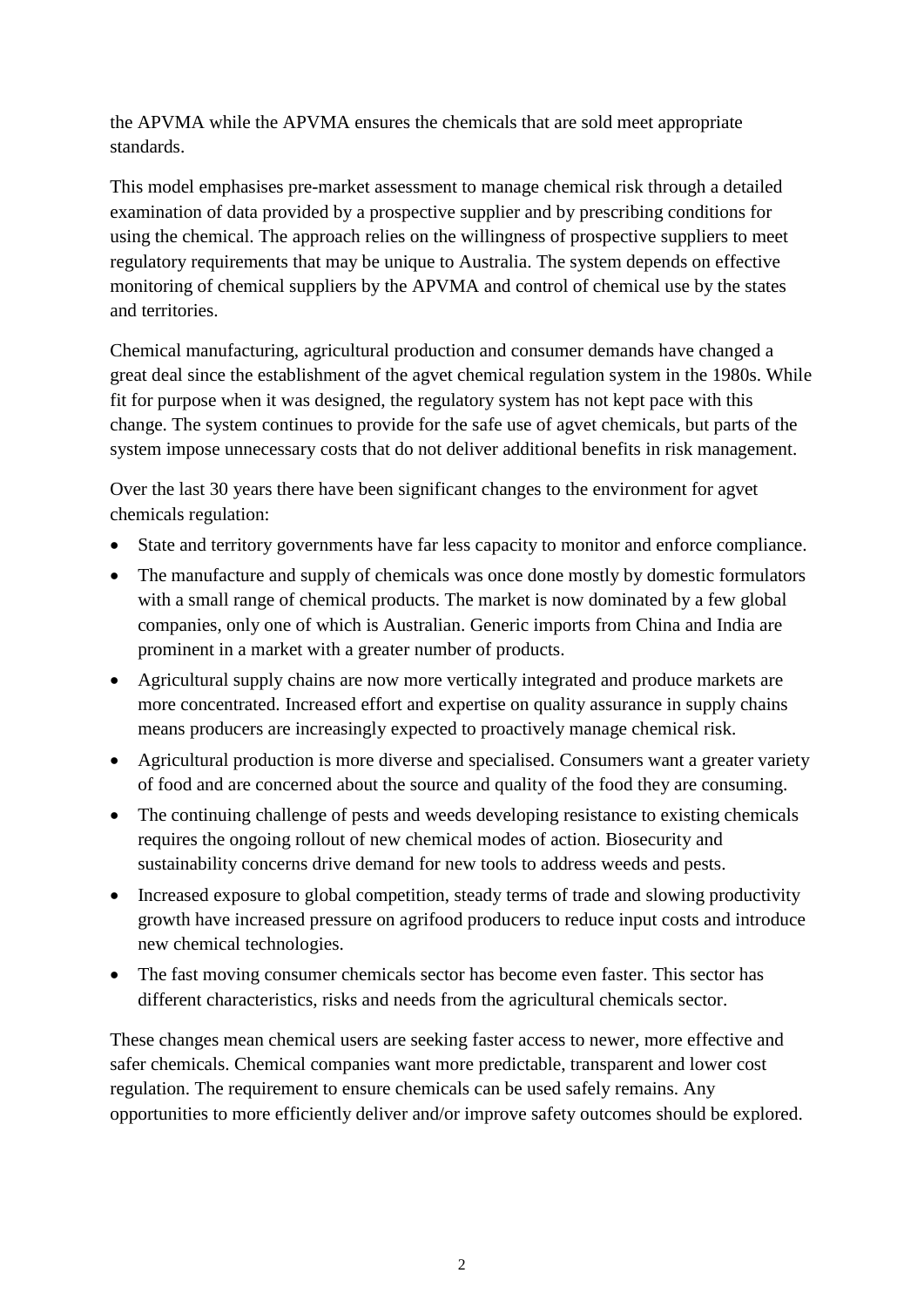#### **Delivering long-lasting reform – where do we start?**

An effective and efficient regulatory regime ensures appropriate management of risk while allowing for the safe use of products, without unnecessary costs or red tape. Regulation that imposes unnecessary costs and regulatory burden and does not match regulatory effort with risk wastes resources, reduces users' competitiveness and sustainability, discourages industry innovation, encourages an unresponsive, uncompetitive market, and can risk regulatory failure.

Reform must begin with an understanding of current arrangements, their successes, failures and opportunities to improve. This, when combined with an understanding of the current environment for reform and of how that environment has evolved (discussed above), will allow stakeholders to identify and develop the reform ideas of greatest benefit. These ideas should be tested against appropriate reform objectives. The department considers stakeholders might consider these objectives should include:

- aligning regulatory effort and burden with chemical risk, improving regulatory efficiency and reducing unnecessary red tape
- improving access to chemicals, both new uses for existing chemical products and new chemicals entering the market
- improving the national system for regulating chemicals

As noted above, over the past five years the department has received input from agvet chemical stakeholders along the supply chain about changes they would like to see to the regulatory regime that could improve the way they do business. Recognising the current opportunity to update and improve the system the department has reviewed this input to identify themes and ideas for consideration and possible development. The identified ideas that would contribute to the objectives described above are briefly described in the attachment.

#### **Next Steps**

You are encouraged to contact the department at any stage to discuss your views about this paper and ongoing reform, including your support or otherwise of the ideas we have put forward and any other issues you would like considered.

The department is very keen to hear your views, formally or informally. We would be happy to take your calls, meet with you to discuss or to receive written or emailed comments.

Your first point of contact should be Lachlan Ice, Policy Officer, Agvet Chemical Regulation Reform, Australian Government Department of Agriculture.

You can reach Lachlan on (02) 6272 4060 or lachlan.ice@agriculture.gov.au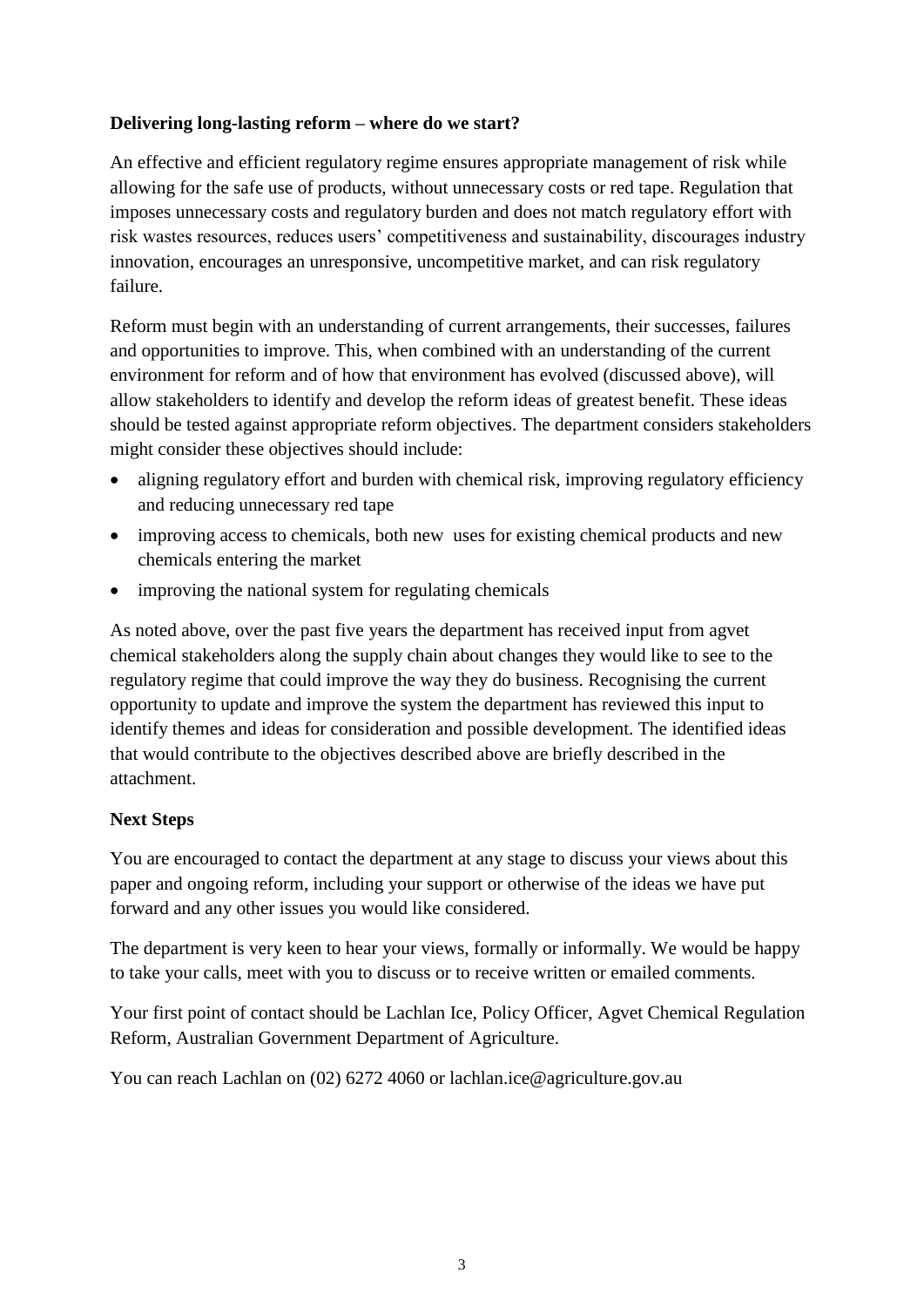## **Reform ideas for further development and prioritisation**

Building on experience, expertise and analysis of input from development of previous reforms, including stakeholder engagement relating to these reforms, the department has identified the following initial ideas for reform. These do not reflect government priorities or policy positions. Our intention is that a package of measures will be put forward for government consideration only when stakeholders have had full opportunity to contribute to the development of reform proposals.

Where proposed reforms relate to the APVMA's current activities to increase operational efficiencies, the department will work with the regulator to ensure work to date is recognised and to determine the best approach to any further reform.

*Reforms (a) to (i) below are focussed on aligning regulatory effort and burden with chemical risk, improving regulatory efficiency and reducing unnecessary red tape. These measures could reduce the cost of bringing chemicals to market and improve access to new uses of chemicals:*

- a. Explore use of overseas information, assessments and decisions to fast track assessments of products already registered overseas. Implementation could be done in various ways including:
	- i. Using international assessments for a product's human, animal and environmental health risks and efficacy with full assessments of product risks unique to Australia.
	- ii. Alternatively, no longer assessing products that are registered by trusted regulators overseas where the risks of using the product are the same as in the overseas market. This approach would require support from industry to change legislation and to develop an alternative approach to deal with international trade risks.
- iii. A combination of the first two options with low to medium risk products being registered solely on registration in international markets from similar regulators. Higher risk products could be assessed as outlined above in option i. or assessed fully as they are currently.
- b. Reduce the scope of products regulated by the APVMA:
	- i. No longer registering some products of limited regulatory concern (for example sanitisers and disinfectants), building on the benefits recently delivered in similar reforms to the regulation of animal feeds.
	- ii. Taking a lighter touch for regulation of some other products (that pose different risks but do not require a full assessment, for example cat and dog products registered overseas), including allowing self-registration of some products.
- c. Work with industry to explore expanding the range of products not requiring efficacy assessments by the APVMA.
- d. Discuss APVMA trade assessments with industry to determine whether the scope of these assessments should be reduced or whether trade risks are better handled directly by industry.
- e. Expand uses of existing products by crop and pest grouping, data extrapolation and representative crops (eg allow use on all pome fruit if approved for use on green apples).